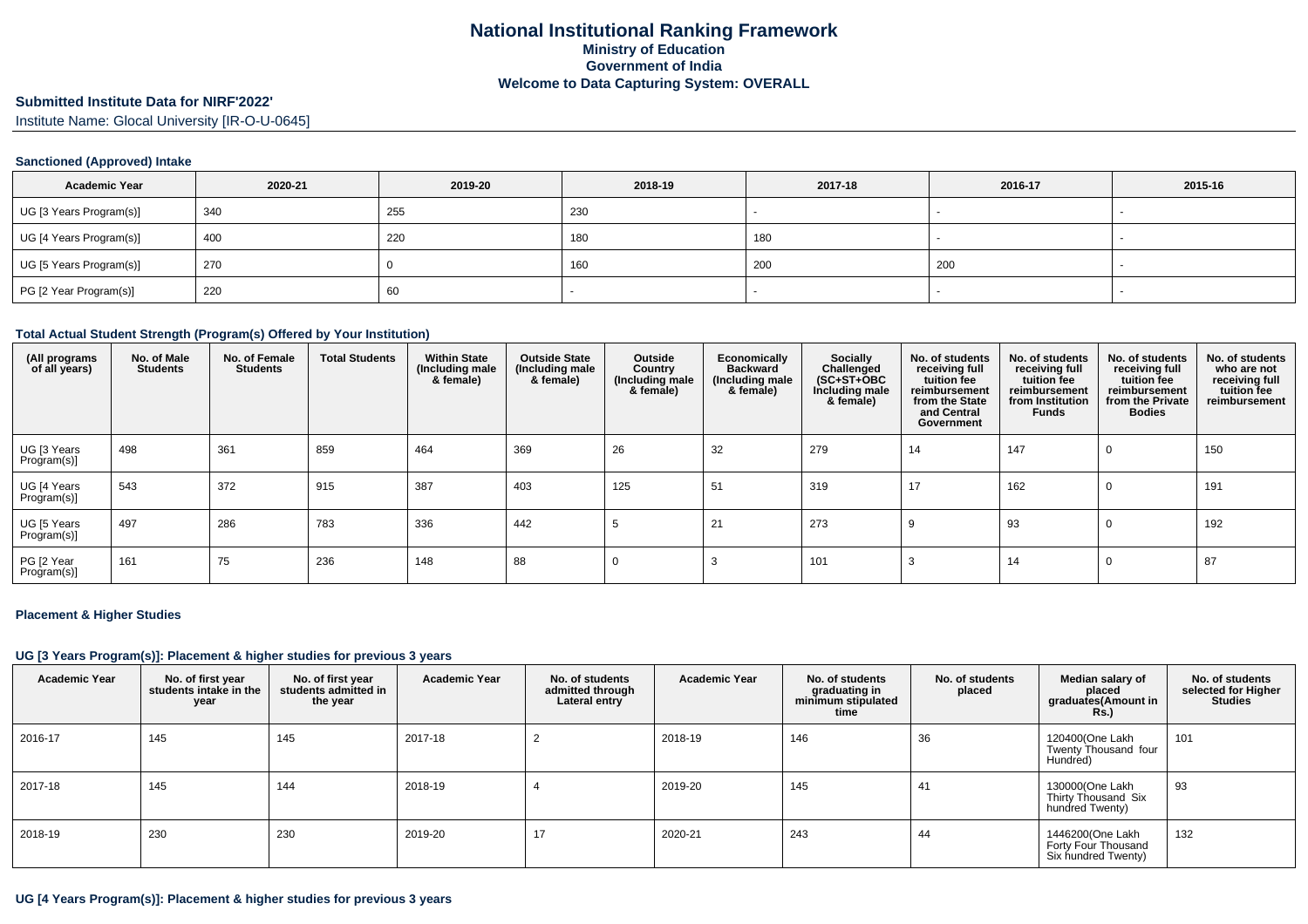| <b>Academic Year</b> | No. of first year<br>students intake in the<br>year | No. of first year<br>students admitted in<br>the year | <b>Academic Year</b> | No. of students<br>admitted through<br>Lateral entry | <b>Academic Year</b> | No. of students<br>graduating in<br>minimum stipulated<br>time | No. of students<br>placed | Median salary of<br>placed<br>graduates(Amount in<br><b>Rs.)</b> | No. of students<br>selected for Higher<br><b>Studies</b> |
|----------------------|-----------------------------------------------------|-------------------------------------------------------|----------------------|------------------------------------------------------|----------------------|----------------------------------------------------------------|---------------------------|------------------------------------------------------------------|----------------------------------------------------------|
| 2015-16              | 180                                                 | 180                                                   | 2016-17              | U                                                    | 2018-19              | 170                                                            | 76                        | 185342(One Lakh<br>Eighty Five Thousand)                         | 52                                                       |
| 2016-17              | 180                                                 | 172                                                   | 2017-18              | U                                                    | 2019-20              | 166                                                            | 74                        | 230840(Two Lakh<br>Thirty Thousand<br>Eighty)                    | 72                                                       |
| 2017-18              | 180                                                 | 180                                                   | 2018-19              | 0                                                    | 2020-21              | 178                                                            | 80                        | 260300(Two Lakh<br>Sixty Thousand Three<br>Hundred)              | 85                                                       |

# **UG [5 Years Program(s)]: Placement & higher studies for previous 3 years**

| <b>Academic Year</b> | No. of first year<br>students intake in the<br>year | No. of first year<br>students admitted in<br>the year | <b>Academic Year</b> | No. of students<br>admitted through<br>Lateral entry | <b>Academic Year</b> | No. of students<br>graduating in<br>minimum stipulated<br>time | No. of students<br>placed | Median salary of<br>placed<br>graduates(Amount in<br>Rs.) | No. of students<br>selected for Higher<br><b>Studies</b> |
|----------------------|-----------------------------------------------------|-------------------------------------------------------|----------------------|------------------------------------------------------|----------------------|----------------------------------------------------------------|---------------------------|-----------------------------------------------------------|----------------------------------------------------------|
| 2014-15              |                                                     |                                                       | 2015-16              |                                                      | 2018-19              |                                                                |                           | O(Zero)                                                   |                                                          |
| 2015-16              |                                                     |                                                       | 2016-17              |                                                      | 2019-20              |                                                                |                           | O(Zero)                                                   |                                                          |
| 2016-17              | 200                                                 | 200                                                   | 2017-18              |                                                      | 2020-21              | 187                                                            | 44                        | 210500(Two Lakh Ten<br>Thousand Five<br>Hundred)          | 54                                                       |

# **PG [2 Years Program(s)]: Placement & higher studies for previous 3 years**

| <b>Academic Year</b> | No. of first year<br>students intake in the<br>year | No. of first year<br>students admitted in<br>the year | <b>Academic Year</b> | No. of students graduating in minimum<br>stipulated time | No. of students<br>placed | Median salary of<br>placed<br>graduates(Amount in<br><b>Rs.)</b> | No. of students<br>selected for Higher<br><b>Studies</b> |
|----------------------|-----------------------------------------------------|-------------------------------------------------------|----------------------|----------------------------------------------------------|---------------------------|------------------------------------------------------------------|----------------------------------------------------------|
| 2017-18              |                                                     |                                                       | 2018-19              |                                                          |                           | O(Zero)                                                          |                                                          |
| 2018-19              |                                                     |                                                       | 2019-20              |                                                          |                           | 0(Zero)                                                          |                                                          |
| 2019-20              | 60                                                  | 50                                                    | 2020-21              | 49                                                       | 23                        | 223400(Two Lakh<br>twenty Three<br>Thousand Four<br>Hundred)     | 9                                                        |

# **Ph.D Student Details**

| Ph.D (Student pursuing doctoral program till 2020-21 Students admitted in the academic year 2020-21 should not be entered here.) |         |         |         |  |  |  |
|----------------------------------------------------------------------------------------------------------------------------------|---------|---------|---------|--|--|--|
| <b>Total Students</b>                                                                                                            |         |         |         |  |  |  |
| Full Time                                                                                                                        |         | 223     |         |  |  |  |
| Part Time                                                                                                                        |         | 28      |         |  |  |  |
| No. of Ph.D students graduated (including Integrated Ph.D)                                                                       |         |         |         |  |  |  |
|                                                                                                                                  | 2020-21 | 2019-20 | 2018-19 |  |  |  |
| Full Time                                                                                                                        | 68      | 42      | 61      |  |  |  |
| Part Time                                                                                                                        | 10      |         | 10      |  |  |  |
| PG (Student pursuing MD/MS/DNB program till 2020-21 Students admitted in the academic year 2021 - 22 should not be entered here) |         |         |         |  |  |  |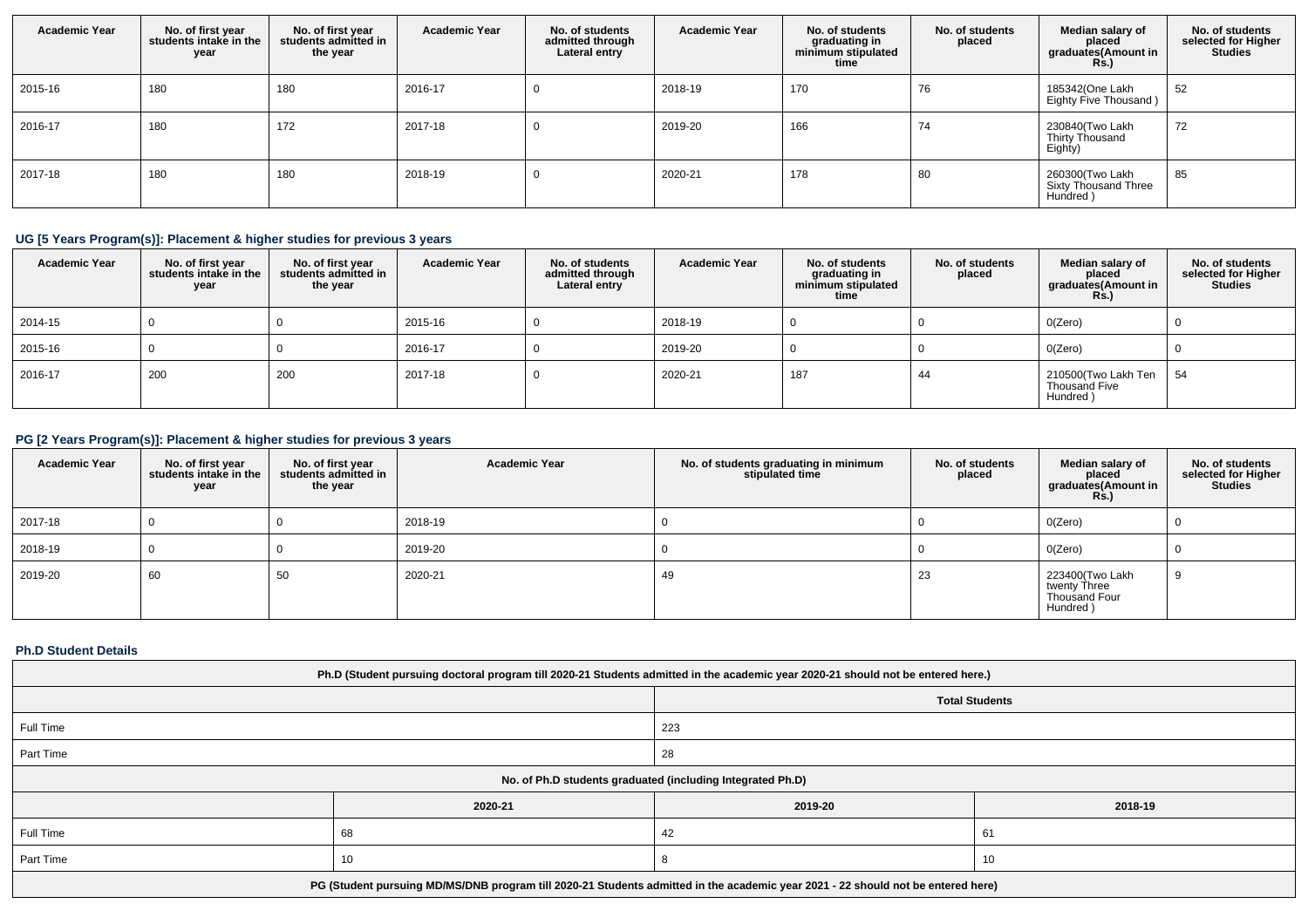| No. of students Graduating in PG (MD/MS/DNB) program |                    |  |  |  |  |  |
|------------------------------------------------------|--------------------|--|--|--|--|--|
| 2020-21                                              | 2019-20<br>2018-19 |  |  |  |  |  |
|                                                      |                    |  |  |  |  |  |

### **Online Education**

| . Does all programs/courses were completed on time.                                             |                                                                                       | Yes                                                                                                                                                                                                                                                                                                                                                                                                                                                                                                                                                                                                                                                                                                                                                                 |                                                |  |  |
|-------------------------------------------------------------------------------------------------|---------------------------------------------------------------------------------------|---------------------------------------------------------------------------------------------------------------------------------------------------------------------------------------------------------------------------------------------------------------------------------------------------------------------------------------------------------------------------------------------------------------------------------------------------------------------------------------------------------------------------------------------------------------------------------------------------------------------------------------------------------------------------------------------------------------------------------------------------------------------|------------------------------------------------|--|--|
| 2. Measures taken to complete the syllabus of courses and programs.                             |                                                                                       | Glocal University was conducted classes as per the need of the curriculum through online mode during pandemic and was well<br>monitored by the office of Dean Academic Affairs. To effective delivery of the curriculum, the Univ<br>other online tools are used for above said purpose. The Learning material was available for every student of the University. The<br>Library resources was available through remote access to the students and faculty of the University. The University ERP system<br>provides the support to the faculty and staff for smooth conducting the classes and maintain records.<br>Due to these efforts of the University has completed the syllabus on time and conducted Online examination through proctored<br>system on time. |                                                |  |  |
| 3. The period of delay in completion of syllabus (in months).                                   |                                                                                       |                                                                                                                                                                                                                                                                                                                                                                                                                                                                                                                                                                                                                                                                                                                                                                     |                                                |  |  |
| 4. The period of delay in conducting exams (in months).                                         |                                                                                       |                                                                                                                                                                                                                                                                                                                                                                                                                                                                                                                                                                                                                                                                                                                                                                     |                                                |  |  |
| <b>Portal Name</b>                                                                              | No, of students offered online courses which have credit<br>transferred to transcript | Total no. of online courses which have credit transferred<br>to the transcript                                                                                                                                                                                                                                                                                                                                                                                                                                                                                                                                                                                                                                                                                      | Total no. of credits transferred to transcript |  |  |
| Swayam                                                                                          |                                                                                       |                                                                                                                                                                                                                                                                                                                                                                                                                                                                                                                                                                                                                                                                                                                                                                     |                                                |  |  |
| Coursera                                                                                        |                                                                                       | 22                                                                                                                                                                                                                                                                                                                                                                                                                                                                                                                                                                                                                                                                                                                                                                  |                                                |  |  |
| 5. No. of courses developed and available online on Swayam platform by your institution faculty |                                                                                       |                                                                                                                                                                                                                                                                                                                                                                                                                                                                                                                                                                                                                                                                                                                                                                     |                                                |  |  |

## **Financial Resources: Utilised Amount for the Capital expenditure for previous 3 years**

| <b>Academic Year</b>                                                                                 | 2020-21                                                                             | 2019-20                                                                               | 2018-19                                                                             |  |  |  |  |  |
|------------------------------------------------------------------------------------------------------|-------------------------------------------------------------------------------------|---------------------------------------------------------------------------------------|-------------------------------------------------------------------------------------|--|--|--|--|--|
|                                                                                                      | <b>Utilised Amount</b>                                                              | <b>Utilised Amount</b>                                                                | <b>Utilised Amount</b>                                                              |  |  |  |  |  |
| Annual Capital Expenditure on Academic Activities and Resources (excluding expenditure on buildings) |                                                                                     |                                                                                       |                                                                                     |  |  |  |  |  |
| Library                                                                                              | 9222671 (Ninety Two Lakh Twenty Two Thousand Six<br>Hundred Seventy One)            | 9640342 (Ninety Six Lakh Forty Thousand Three Hundred<br>Forty Two)                   | 8855720 (Eighty Eight Lakh Fifty Five Thousand Seven<br>Hundred Twenty)             |  |  |  |  |  |
| New Equipment for Laboratories                                                                       | 6245680 (Sixty Two Lakh Forty Five Thousand Six Hundred<br>Eighty)                  | 8634230 (Eighty Six Lakh Thirty Four Thousand Two Hundred<br>Thirty)                  | 11227871 (One Crore Twelve Lakh Twenty Seven Thousand<br>Eight Hundred Seventy One) |  |  |  |  |  |
| <b>Engineering Workshops</b>                                                                         | 104485 (One Lakh Four Thousand Four Hundred Eighty Five)                            | 294340 (Two Lakh Ninety Four Thousand Three hundred<br>Forty)                         | 495933 (Four Lakh Ninety Five Thousand Nine Hundred Thirty<br>Three)                |  |  |  |  |  |
| Other expenditure on creation of Capital Assets (excluding<br>expenditure on Land and Building)      | 15193282 (One Crore Fifty One Lakh Ninety Three Thousand<br>Two Hundred eighty Two) | 13235227 (One Crore Thirty Two Lakh Thirty Five Thousand<br>Two Hundred Twenty Seven) | 11139380 (One Crore Eleven Lakh Thirty Nine Thousand<br>Three Hundred Eighty)       |  |  |  |  |  |

## **Financial Resources: Utilised Amount for the Operational expenditure for previous 3 years**

| <b>Academic Year</b>                       | 2020-21                                                                                | 2019-20                                                                          | 2018-19                                                                          |  |  |  |  |
|--------------------------------------------|----------------------------------------------------------------------------------------|----------------------------------------------------------------------------------|----------------------------------------------------------------------------------|--|--|--|--|
|                                            | <b>Utilised Amount</b>                                                                 | <b>Utilised Amount</b>                                                           | <b>Utilised Amount</b>                                                           |  |  |  |  |
| <b>Annual Operational Expenditure</b>      |                                                                                        |                                                                                  |                                                                                  |  |  |  |  |
| Salaries (Teaching and Non Teaching staff) | 64836587 (Six Crore Forty Eight Lakh Thirty Six Thousand<br>Five Hundred Eighty Seven) | 58540229 (Five Crore Eighty Five Lakh Forty Thousand Two<br>Hundred Twenty Nine) | 42809856 (Four Crore Twenty Eight Lakh Nine Thousand Eight<br>Hundred Fifty Six) |  |  |  |  |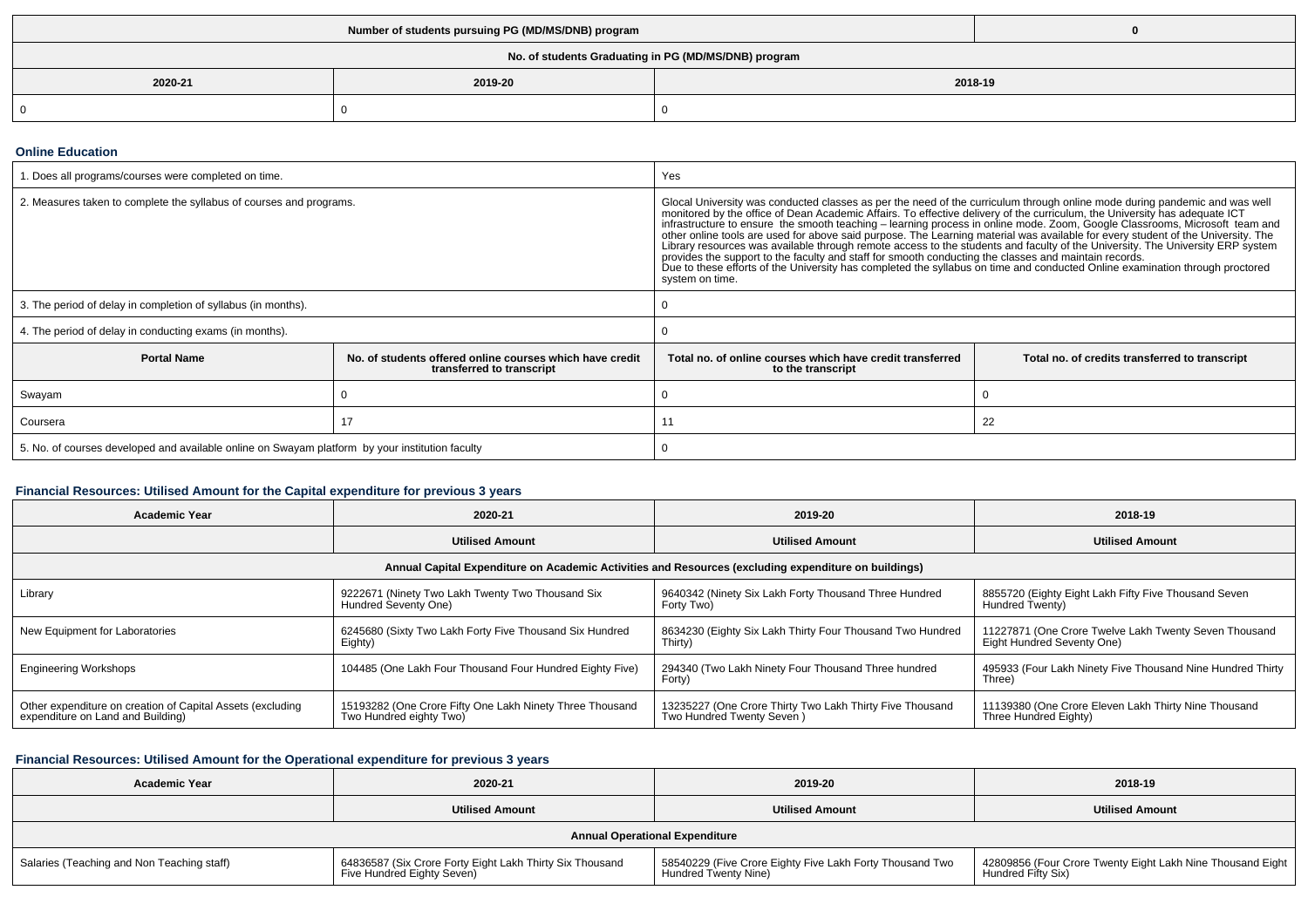| Maintenance of Academic Infrastructure or consumables and<br>other running expenditures (excluding maintenance of hostels<br>and allied services, rent of the building, depreciation cost, etc) | 20342638 (Two Crore Thirty Four Lakh Two Thousand Six<br>Hundred Thirty Eight) | 19788874 (One Crore Ninety Seven Lakh Eighty Eight<br>Thousand Eight Hundred Seventy Four) | 14341024 (One Crore Forty Three Lakh Forty One Thousand<br>Twenty Four) |
|-------------------------------------------------------------------------------------------------------------------------------------------------------------------------------------------------|--------------------------------------------------------------------------------|--------------------------------------------------------------------------------------------|-------------------------------------------------------------------------|
| Seminars/Conferences/Workshops                                                                                                                                                                  | 1498410 (Fourteen Lakh Ninety Eight Thousand Four Hundred<br>Ten)              | 1475240 (Fourteen Lakh Seventy Five Thousand Two Hundred<br>Forty,                         | 1228020 (Twelve Lakh Twenty Eight Thousand Twenty)                      |

## **IPR**

| Calendar year            | 2020 | 2019 | 2018 |  |
|--------------------------|------|------|------|--|
| No. of Patents Published |      |      |      |  |
| No. of Patents Granted   |      |      |      |  |

## **Sponsored Research Details**

| <b>Financial Year</b>                    | 2020-21                            | 2019-20                                                        | 2018-19                                                          |  |  |
|------------------------------------------|------------------------------------|----------------------------------------------------------------|------------------------------------------------------------------|--|--|
| Total no. of Sponsored Projects          |                                    |                                                                |                                                                  |  |  |
| Total no. of Funding Agencies            |                                    |                                                                |                                                                  |  |  |
| Total Amount Received (Amount in Rupees) | 1742830                            | 2643221                                                        | 2431563                                                          |  |  |
| Amount Received in Words                 | Seventeen ILakh Forty Two Thousand | Twenty Six Lakh Forty Three Thousand Two Hundred Twenty<br>One | Twenty Four Lakh Thirty One Thousand Five Hundred Sixty<br>Three |  |  |

# **Consultancy Project Details**

| <b>Financial Year</b>                    | 2020-21                                                    | 2019-20                                              | 2018-19                                              |  |
|------------------------------------------|------------------------------------------------------------|------------------------------------------------------|------------------------------------------------------|--|
| Total no. of Consultancy Projects        |                                                            |                                                      |                                                      |  |
| Total no. of Client Organizations        |                                                            |                                                      |                                                      |  |
| Total Amount Received (Amount in Rupees) | 1433265                                                    | 1112237                                              | 3865700                                              |  |
| Amount Received in Words                 | Fourteen Lakh Thirty Three Thousand Two Hundred Sixty Five | Eleven Lakh Twelve Thousand Two Hundred Thirty Seven | Thirty Eighty Lakh Sixty Five Thousand Seven Hundred |  |

# **Executive Development Program/Management Development Programs**

| <b>Financial Year</b>                                                             | 2020-21 | 2019-20                      | 2018-19 |  |  |
|-----------------------------------------------------------------------------------|---------|------------------------------|---------|--|--|
| Total no. of Executive Development Programs/ Management<br>Development Programs   | 0       |                              |         |  |  |
| Total no. of Participants                                                         |         | 55                           |         |  |  |
| Total Annual Earnings (Amount in Rupees)(Excluding Lodging<br>8 Boarding Charges) | ∣O.     | 1524000                      |         |  |  |
| Total Annual Earnings in Words                                                    | Zero    | Fifteen Lakh Twenty Thousand | Zero    |  |  |

# **PCS Facilities: Facilities of physically challenged students**

| 1. Do your institution buildings have Lifts/Ramps?                                                                                                         | Yes, more than 80% of the buildings |
|------------------------------------------------------------------------------------------------------------------------------------------------------------|-------------------------------------|
| 2. Do your institution have provision for walking aids, including wheelchairs and transportation from one building to another for<br>handicapped students? | Yes                                 |
| 3. Do your institution buildings have specially designed toilets for handicapped students?                                                                 | Yes, more than 80% of the buildings |